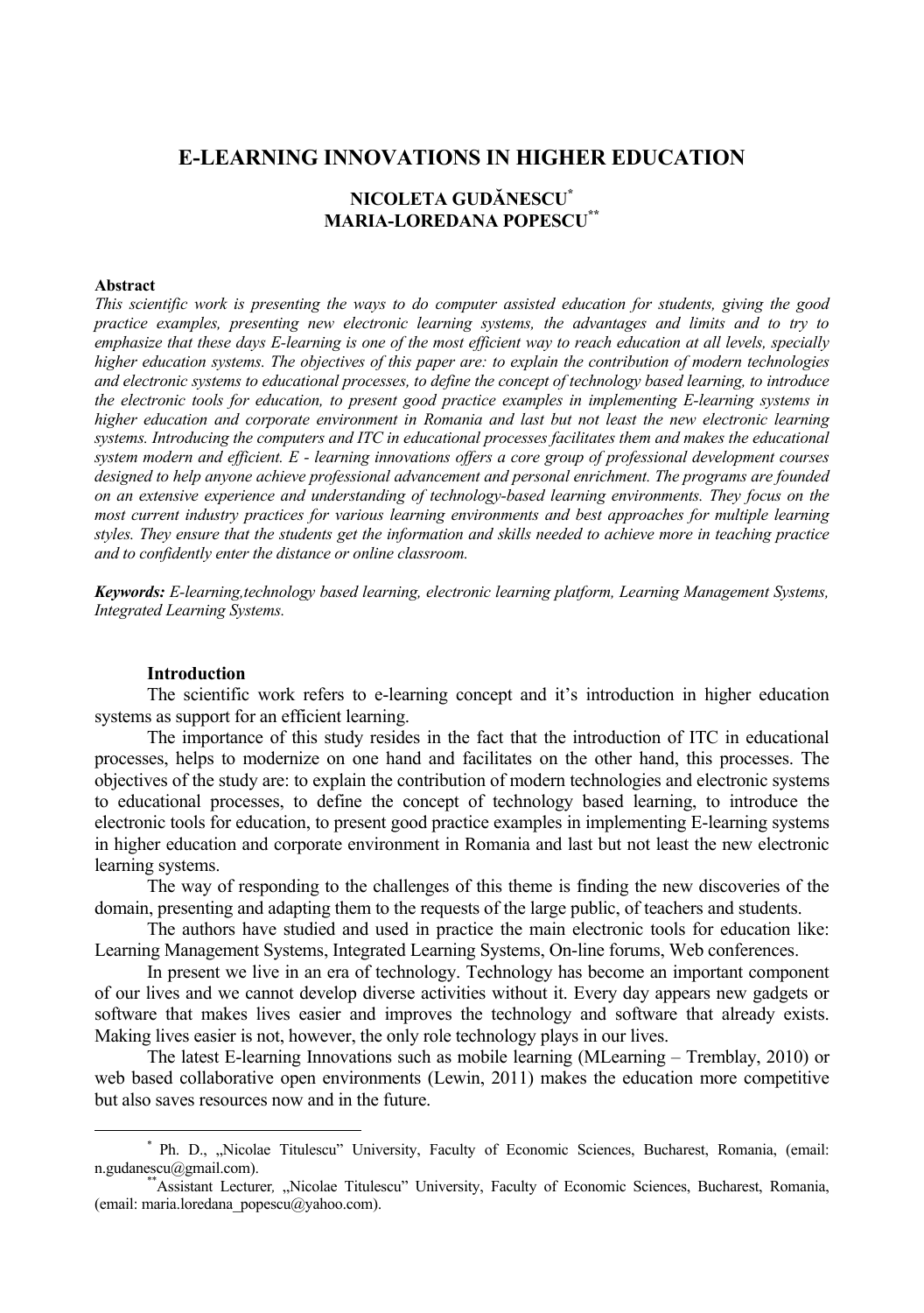Technology is playing an increasing role in education. As technology advances, it is used for the benefit of students and people of all ages in the learning processes.

Considering the *Handbook of Human Performance Technology (J.A.Pershing, 2006)*, the word technology for the sister fields of Educational and Human Performance Technology means "applied science."In other words, any valid and reliable process or procedure that is derived from basic research using the "scientific method" is considered a "technology." The word technology, comes from the Greek "Techne" which means craft or art. Another word "technique", with the same origin, also may be used when considering the field Educational technology. So, Educational technology may be extended to include the techniques of the educator and educators often named Educational Technologists.

Technology used in the classroom helps students to learn easier the materials presented in different courses. For example, since some people are visual learners, projection screens linked to computers can allow students to see their notes instead of simply listening to a teacher deliver a course without any technical mean.

In the same direction software can be used to supplement class curriculum, to improve the educative process by adding practical aspects to the course. Also, the programs provide study questions, activities, and even tests and quizzes for a class that can help students continue learning outside the classroom.

Technology has also become part of many curriculums, even for other courses out of computer and technology classes. Students use computers to create presentations and use the Internet in order to research topics for papers and essays, to get tests and materials for learning. Students also learn how to use the technology available to them in any type of courses but especially in computer classes. This ensures that after graduation they will be able to use the information technology in their work, which may put them ahead of someone who didn't have access to a particular technology or software in their school.

The information technology advances yearly, so the students have better access to educational opportunities. When something new and "better" appears, the "older" technology becomes more affordable, allowing it to be used in educational processes, even when schools are on a tight budget.

## **Technology based learning**

*Technology based learning* is the way of learning using the electronic technology such as internet, intranet, audio and video conferencing, webcasts etc. **On-line learning** and **computer based learning** means the learning using the computer, respective the internet and modern technology. The synonymous of Technology based learning is the **e-learning** concept, largely spread at all the levels of educational process in our days. .

Educational technology may be extended to include the techniques of the educator and educators often named Educational Technologists.

The time saved and also the efficiency of using technology for educational purposes recommends it as the newest trend in the knowledge based economy and society. Making a parallel between education in old economy and in knowledge based economy.

| Old economy              | <b>Knowledge Based Economy</b>    |
|--------------------------|-----------------------------------|
| Four years degree        | Forty-years degree                |
| Training and Cost Center | Training as Competitive Advantage |
| Learner mobility         | Content mobility                  |
| Distance education       | Distributed learning              |
| Correspondence & Video   | High tech Multimedia Centers      |
| Generic programs         | Tailored programs                 |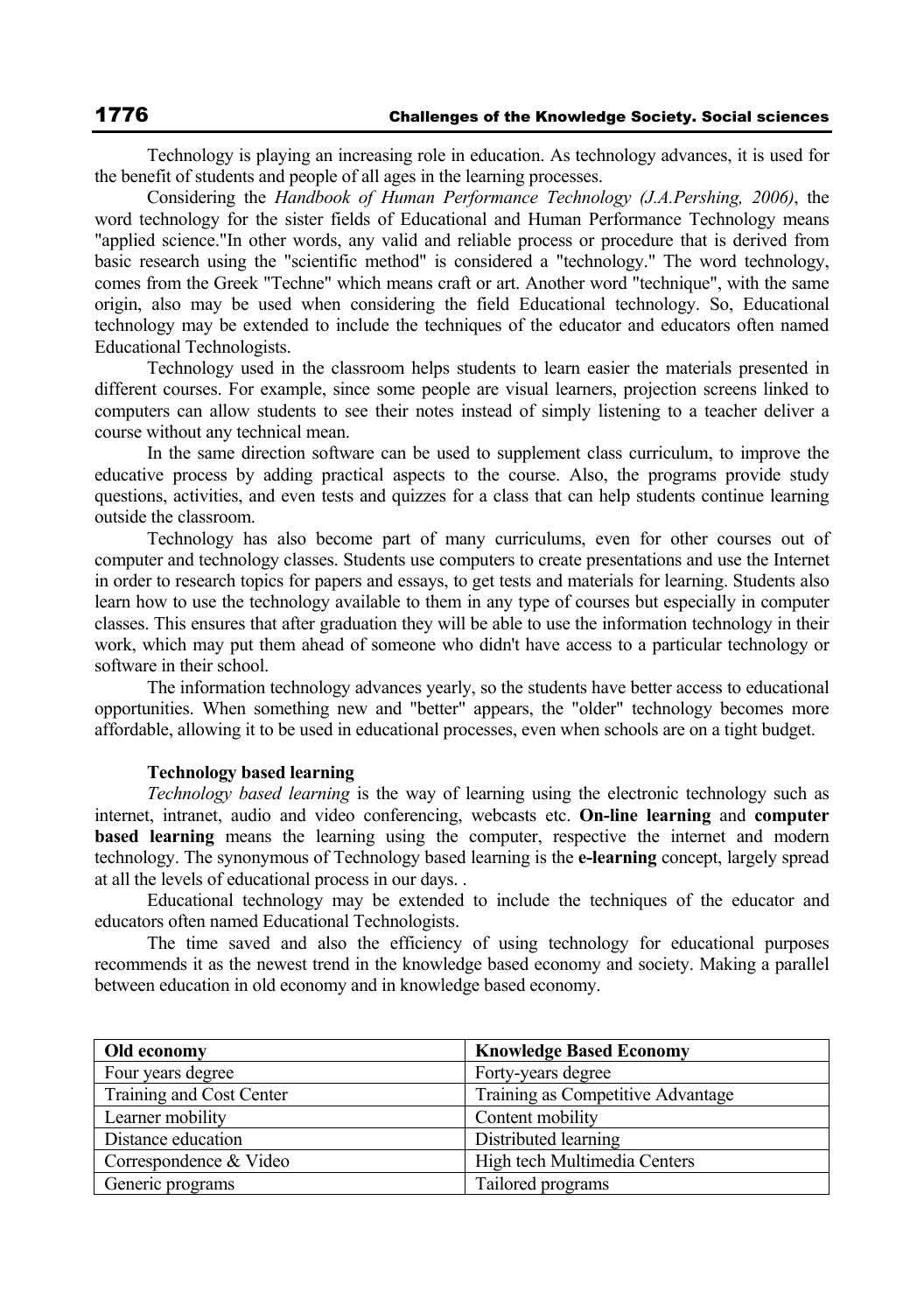Nicoleta Gudănescu, Maria-Loredana Popescu 1777

| Geographic centers |                            |  | Brand Name Universities and Celebrity |  |  |
|--------------------|----------------------------|--|---------------------------------------|--|--|
|                    | Professors                 |  |                                       |  |  |
| Isolated           | Virtual Learning Commities |  |                                       |  |  |

Table 1. Education in knowledge economy

Source: N.Gudanescu, Using modern technology for improving learning process at different educational levels, Procedia Social and Behavioral Sciences

 *"Educational technology"* represents the using of modern technology in educational processes, in order to improve teaching and learning. Educational technology is also known as ,,learning technology'' or ,,instructional technology'' and includes web-sites, electronic platforms, educational software, educational electronic materials, interactive blackboards and videoconference systems for distance learning.

*E-learning* comprises all forms of electronically supported learning and teaching. The information and communication systems, whether networked learning or not, serve as specific media to implement the learning process. The term will still most likely be utilized to reference out-ofclassroom and in-classroom educational experiences via technology, even as advances continue in regard to devices and curriculum.

E-learning is essentially the computer and network-enabled transfer of skills and knowledge. E-learning applications and processes include Web-based learning, computer-based learning, virtual education opportunities and digital collaboration. Content is delivered via the Internet, intranet/internet, audio or video tape, satellite TV and CD-ROM.

Abbreviations like CBT (*Computer-Based Training*), IBT (*Internet-Based Training*) or WBT (*Web-Based Training*) have been used in time as synonyms to e-learning. This system is largely used today, that's why it has to be reglemented by establishing rules and principles of functioning.

E-learning principles are:

E-learning is a way of doing education that can be applied within varying education models (face to face or distance education)

E-learning is a unique form of education that combines face to face and distance education

The importance of how is technology used in the educational process and the technical level of a course

The E-learning means the implementation of innovative educational methods

E-learning can be used in two ways; the presentation of educational content, and the facilitation of educational processes

E-learning uses a standard model of courses accepted by the educational authorities from each country

E-learning offers new opportunities of education for the users

Some of the advantages that technology and electronic tools provides are:

The modernization of the educational process;

A better communication between the professors and students;

A raising participation of the students in educational programs, university courses or training sessions;

The innovation in educational programs;

Facilitates the educational act.

The limits at least in some of the countries like Romania are:

The missing of the face to face contact between professors and students;

Difficulties in the computer utilization by the older professors or students;

The evaluation process is more stressing for the students, because the grades and qualifications are generated by the computer;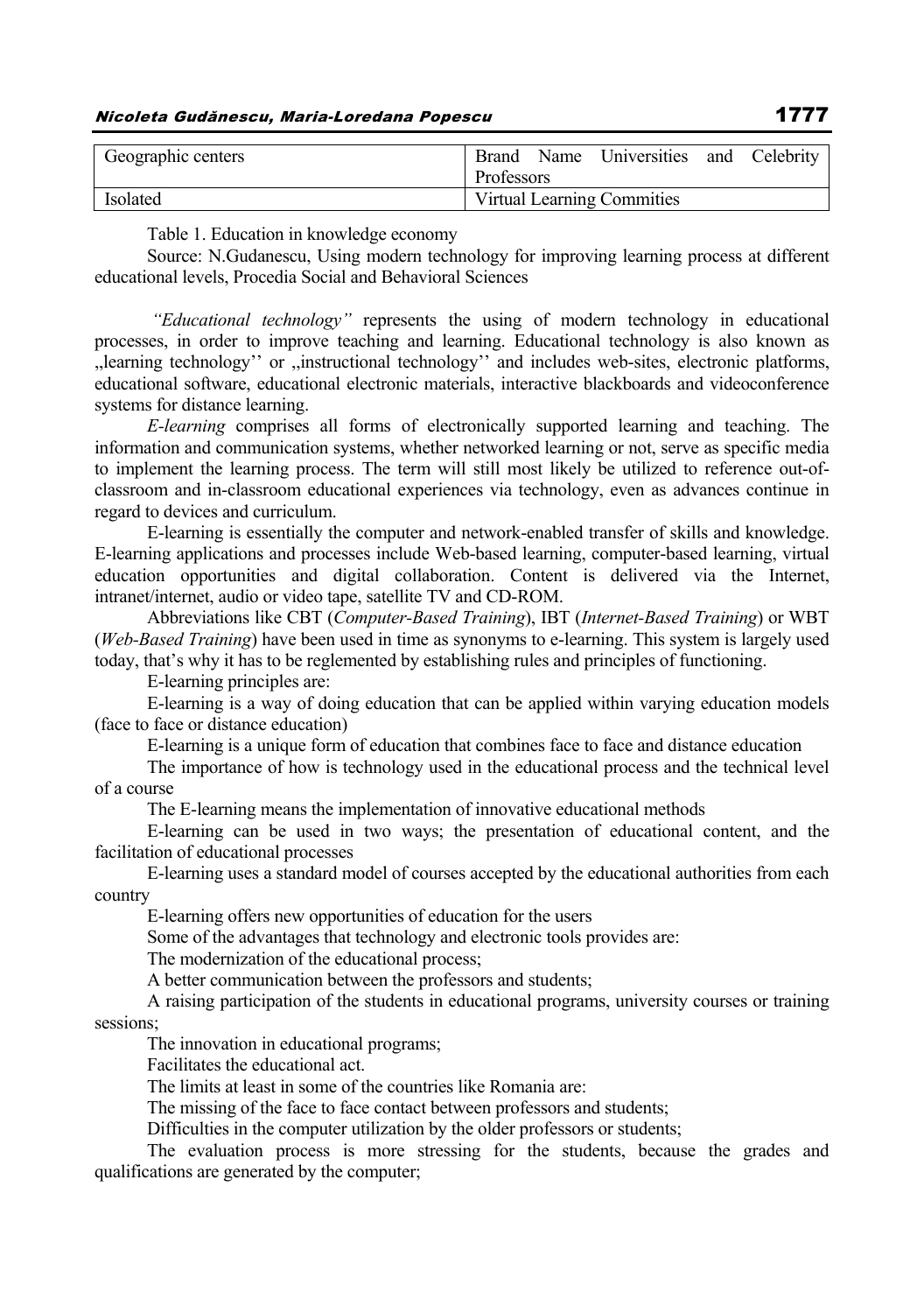Difficulties in publishing the courses (platform contents) because of the lack in author's rights legislation.

We can say that the system is useful and helps to modernize, innovate and facilitate the educational process.

E - learning Innovations is committed to professional success. Benefits of training include:

A flexible and progressive online learning format

A collaborative and blended learning environment

Immediate, practical application

Individual mentoring and coaching

Certification through a combination of selected courses

Can be tailored to specific technologies or environments

# **Electronic tools for education**

A few of the many electronic tools used to deliver in modern conditions the education and specialization among students are Learning Management Systems (known as LMS), Integrated Learning Systems, On-line forums, and not for the last Web Conferences.

# **Learning Management Systems**

A learning management system (LMS) is a software application or Web-based technology used to plan, implement, and assess a specific learning process. Typically, a learning management system provides an instructor with a way to create and deliver content, monitor student participation, and assess student performance. A learning management system may also provide students with the ability to use interactive features such as threaded discussions, video conferencing, and discussion forums.

In another definition a Learning Management System (commonly abbreviated as LMS) is a software application for the administration, documentation, tracking, and reporting of training programs, classroom and online events, e-learning programs, and training content. As described in (Ellis 2009) a robust LMS should be able to do the following:

centralize and automate administration of documents, students and other useful information use self-service and self-guided services

assemble and deliver learning content rapidly

consolidate training initiatives on a scalable web-based platform

support portability and standards

personalize content and enable knowledge reuse.

Some LMSs are Web-based to facilitate access to learning content and administration from distance. LMSs are used generally by universities (educational institutions) to enhance and support classroom teaching and offering courses to a larger population of learners across the country or continent but can be used very frequently for adult preparation and specialization at the work-place or in organized training sessions.

The virtual learning environment used by universities and colleges allow professors/tutors to manage their courses and exchange information with students for a course that in most cases will last several weeks and will meet several times during those weeks. In the corporate environment setting a course may be much shorter, easier to present as content and completed in a single instructor-led event or online session. The characteristics shared by both types of LMSs for universities and for education for adults and instruction are:

Manage users, roles, courses, instructors, facilities, and generate reports for any person or activity.

Generate Courses calendar Offers learning path Student messaging and notifications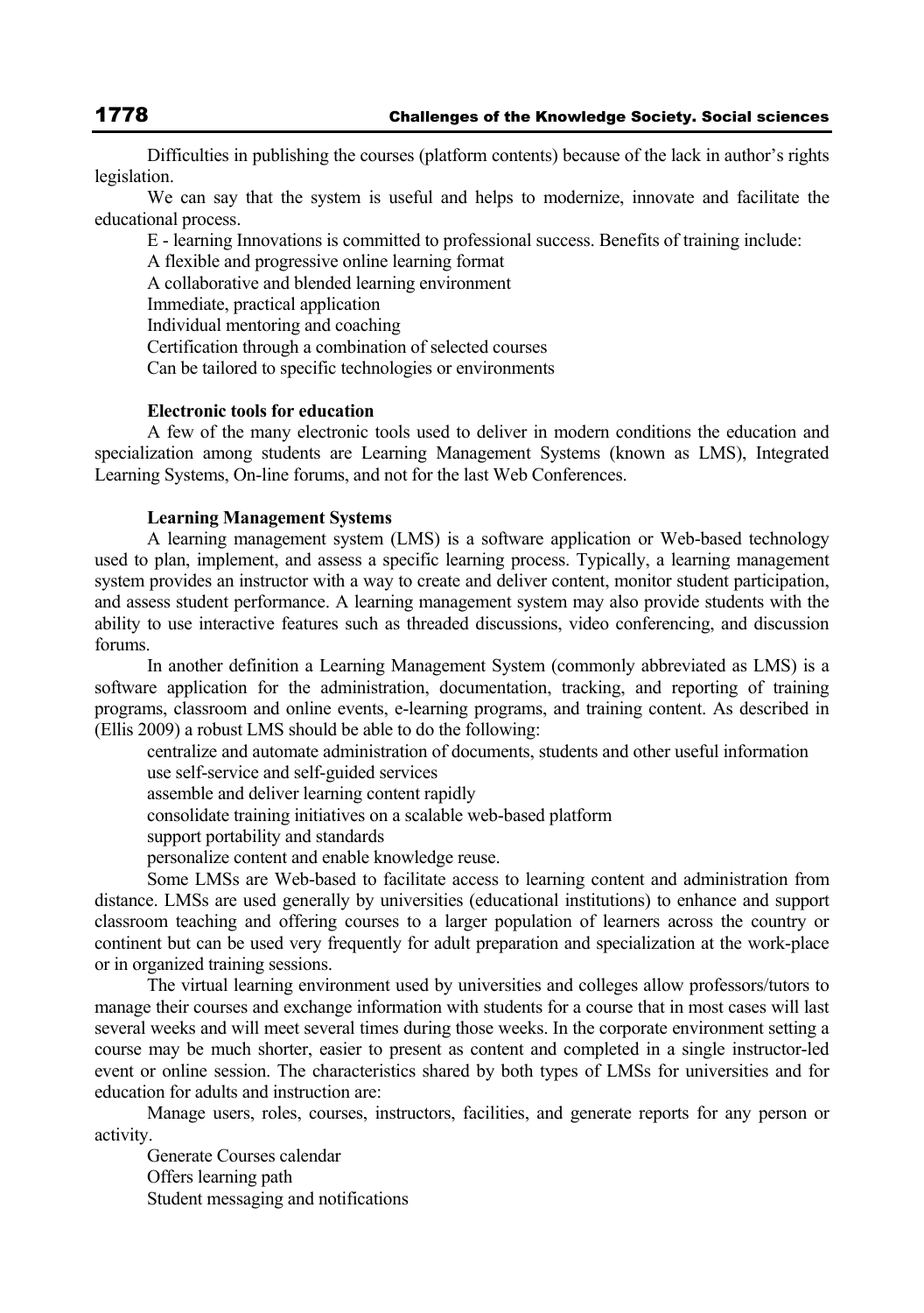Assessment and testing handling before and after following the course Generates automatic tests choosing different ways to combine the questions Display scores and transcripts Grading of coursework and roster processing, including wait listing Web-based or blended course delivery

The soft platform is not so important for the end users, they are interested in the facilities offered by the platform, easy access, courses posted, forums, tests, case studies etc. The information posted on the platforms is known as learning content.

A learning content management system (LCMS) is a related technology to the learning management system that it is focused on the development, management and publishing of the content that will typically be delivered thorough an LMS. An LCMS is a multi-user environment where developers may create, store, use, manage, and deliver digital learning content from a central object repository. In the university environment as well as in the corporate environment the content is made by courses, case studies and practical materials of study, tests and recapitulative questions sets, training modules etc. The learning materials (learning objects) are not only written materials, but graphics, audio and video materials for courses and training support. The materials are posted by the teachers, trainers and platform administrators but also by the students on share section.

#### **Integrated Learning Systems**

Integrated Learning Systems (abbreviated as ILS) are hardware and software solutions designed to deliver instructional content. The effective delivery of that content is measured, monitored, and maintained with an array of assessment and management tools that may also be part of that system.

Comparing with static online help or even animated tutorials, Integrated Learning Systems are highly interactive and designed to provide feedback as to progress and grasp of the subject matter at hand. Built-in tools further allow professors to monitor and measure a student's progress.

Integrated Learning Systems are packages of networked hardware and software used for education. Such systems provide instructional content as well as assessment and management tools. In an integrated learning system program, each student studies at his or her level, because an adaptive testing algorithm places every student at a level appropriate for the instructional process. In a number of off-the-shelf, drill-and-practice programs, no adaptive testing occurs, and the student works at whatever "level" of the program he or she chooses.

Integrated Learning Systems require a significant commitment of implementation expense, time, and effort. Researchers remain divided on their long-term value. Students using these systems have been shown to perform significantly better than equivalent control groups. Being instructional systems can be successfully used for the adults also that are in the process of learning a trade.

An ILS is made up of two components, Computer Aided Instruction (CAI) modules (often called courseware) and a Management System.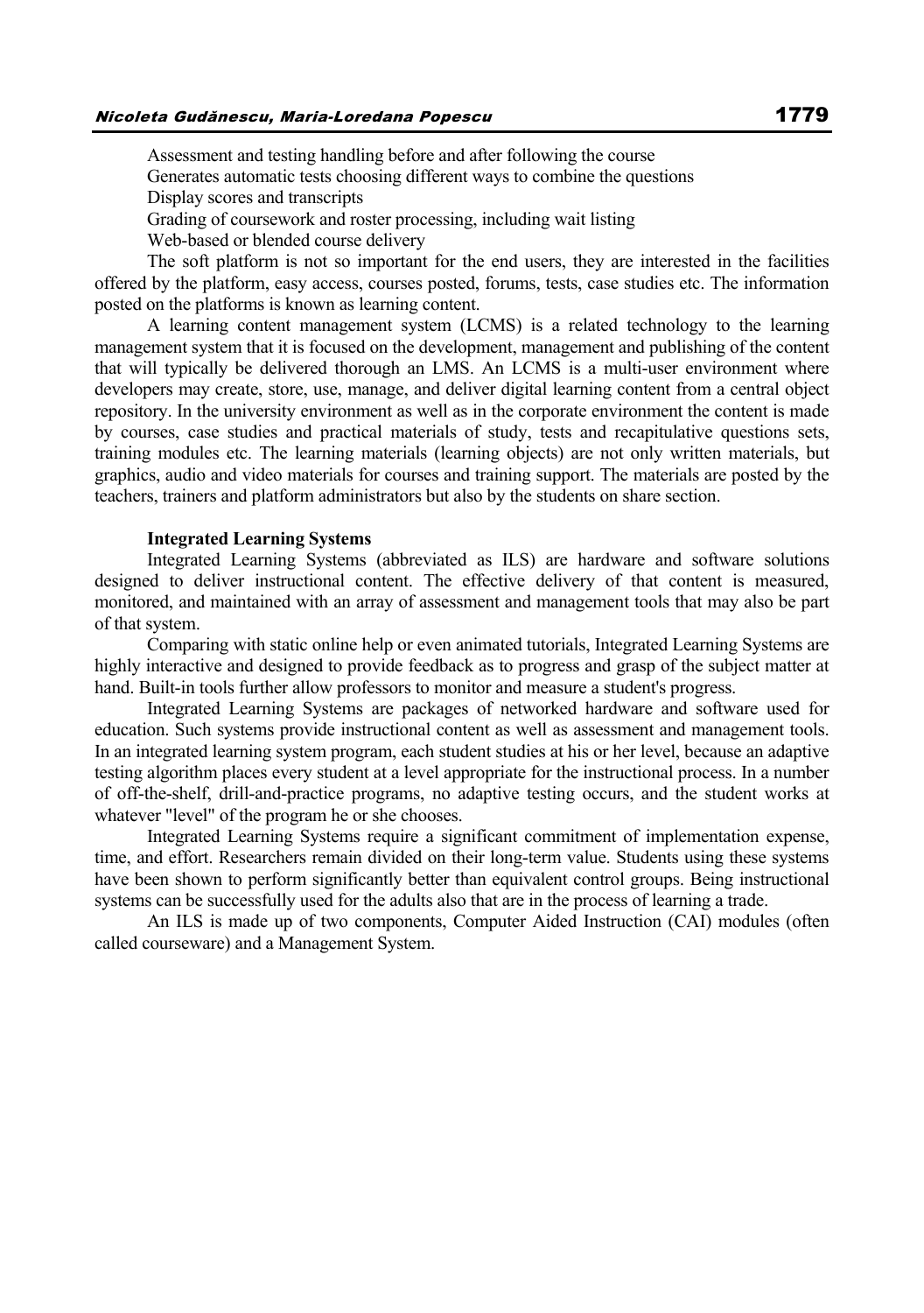

Figure 2.The scheme of an Integrated Learning System

The Management System keeps records of the students' performance and, in some cases depending on the software, moves them through the levels of difficulty as appropriate. It also allows the professors to configure all the different course options, to suit their own teaching styles and the needs of their students.

The key features of an ILS are as follows:

Each student has an individualized learning program. If they perform well, they can make rapid progress onto higher levels of difficulty. If they experience problems, they are given more practice and may also be given additional tutorials and support questions on the various skills needed to deal with a particular topic.

Professors have access to a lot of data for monitoring students' progress. This will highlight students who are experiencing difficulty and who are in need of additional support. This data is gathered automatically and can be printed out in a series of different reports.

Students performance is constantly monitored by the Management System.

Students get immediate feedback after every question. This can raise motivation and accelerate learning.

The benefits that can be achieved through the use of an ILS can be:

Significant learning gains in mathematics

Significant learning gains in English or any other language that uses the ILS

Improved motivation and attitude to work

Improved performance in all curriculum areas because of the first three benefits

## **On-line forums**

A forum is hierarchical or tree-like in structure: a forum can contain a number of sub forums, each of which may have several topics. Within a forum's topic, each new discussion started is called a thread, and can be replied to by as many people as wish to. Depending on the forum's settings, users can be anonymous or have to register with the forum and then subsequently log in order to post messages. On most forums, users do not have to log in to read existing messages.

The talkers share their own knowledge with others, by giving them information or advices, also specialists in different domains present on the forums can give the interested ones the right data. But, in the majority of the cases when we talk about electronic educational systems, the on-line forums are integrated in LMS or ILS. These forums are administrated by the teachers and platforms administrators that manage the entire system. In the case of the teachers as moderators they have to respond to the students' questions and guide them in the way of learning the most important things for their future.

Every day, millions of users log on to their favorite online forums, communities and social spaces and interact with others to get advice and discuss everything from the latest news and trends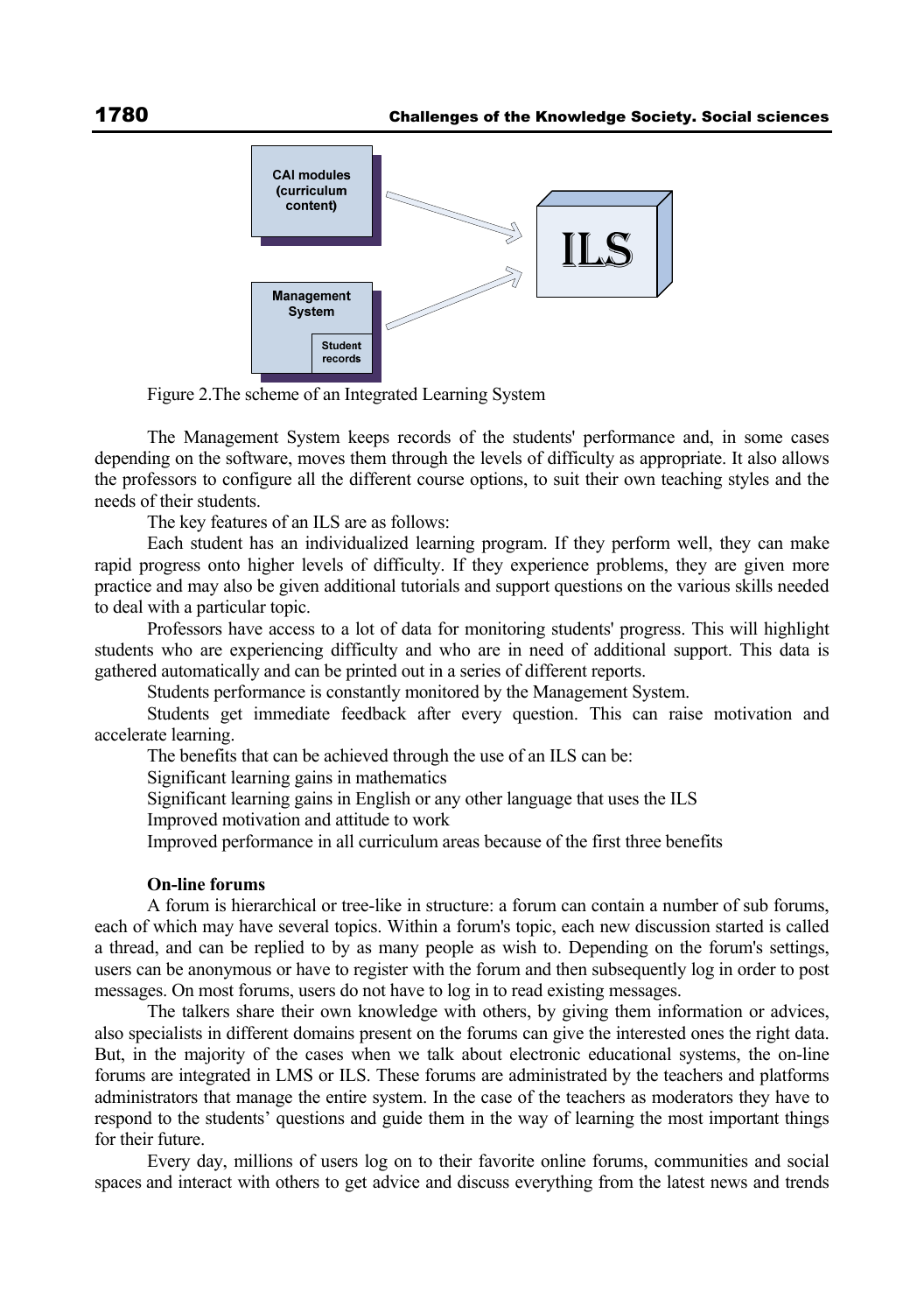to their hobbies and professions to whatever else strikes their fancy. Administrators have to lead these communities, deal with difficult users, manage staff members and make tough decisions. Legal constraints, spammers and technical issues can turn the excitement of running an on-line community into chaos.

The steps to create an on-line forum are: Creating an organizational structure Designing and launching the community Deciding on user options like private messaging Promoting and attracting members Utilizing technology to members benefit Developing and enforcing guidelines Choosing and managing moderators Shutting down users who disrupt and harm the community Involving the users and keeping the site interesting and inviting Generating revenue

### **Web Conferences and Video Conferences**

Web Conferencing refers to a service that allows conferencing events to be shared with remote locations. The service allows information to be shared simultaneously, across geographically dispersed locations in nearly real-time. Applications for web conferencing include meetings, training events, lectures, or short presentations from any computer. A participant can be either an individual person or a group. System requirements that allow individuals within a group to participate as individuals, when an audience participant asks a question, depend on the size of the group. Handling such requirements is often the responsibility of the group. In general, system requirements depend on the vendor. The service is made possible by Internet technologies, particularly on IP/TCP connections.

For interactive online workshops web conferences are complemented by electronic meeting systems (EMS) which provide a range of on-line facilitation tools such as brainstorming and categorization, a range of voting methods or structured discussions, typically with optional anonymity. Typically, EMS do not provide core web conferencing functionality such as screen sharing or voice conferencing though some EMS can control web conferencing sessions.

Other typical features of a web conference include:

Slide show presentations - where images are presented to the audience and markup tools and a remote mouse pointer are used to engage the audience while the presenter discusses slide content

Live or Streaming video - where full motion webcam, digital video camera or multi-media files are pushed to the audience

VoIP (Real time audio communication through the computer via use of headphones and speakers)

Web tours - where URLs, data from forms, cookies, scripts and session data can be pushed to other participants enabling them to be pushed though web based logons, clicks, etc. This type of feature works well when demonstrating websites where users themselves can also participate

Meeting Recording - where presentation activity is recorded on the client side or server side for later viewing and/or distribution

Whiteboard with annotation, allowing the presenter and/or attendees to highlight or mark items on the slide presentation. Or, simply make notes on a blank whiteboard

Text chat - For live question and answer sessions, limited to the people connected to the meeting. Text chat may be public (to all participants) or private (between 2 participants)

Polls and surveys (allows the presenter to conduct questions with multiple choice answers directed to the audience)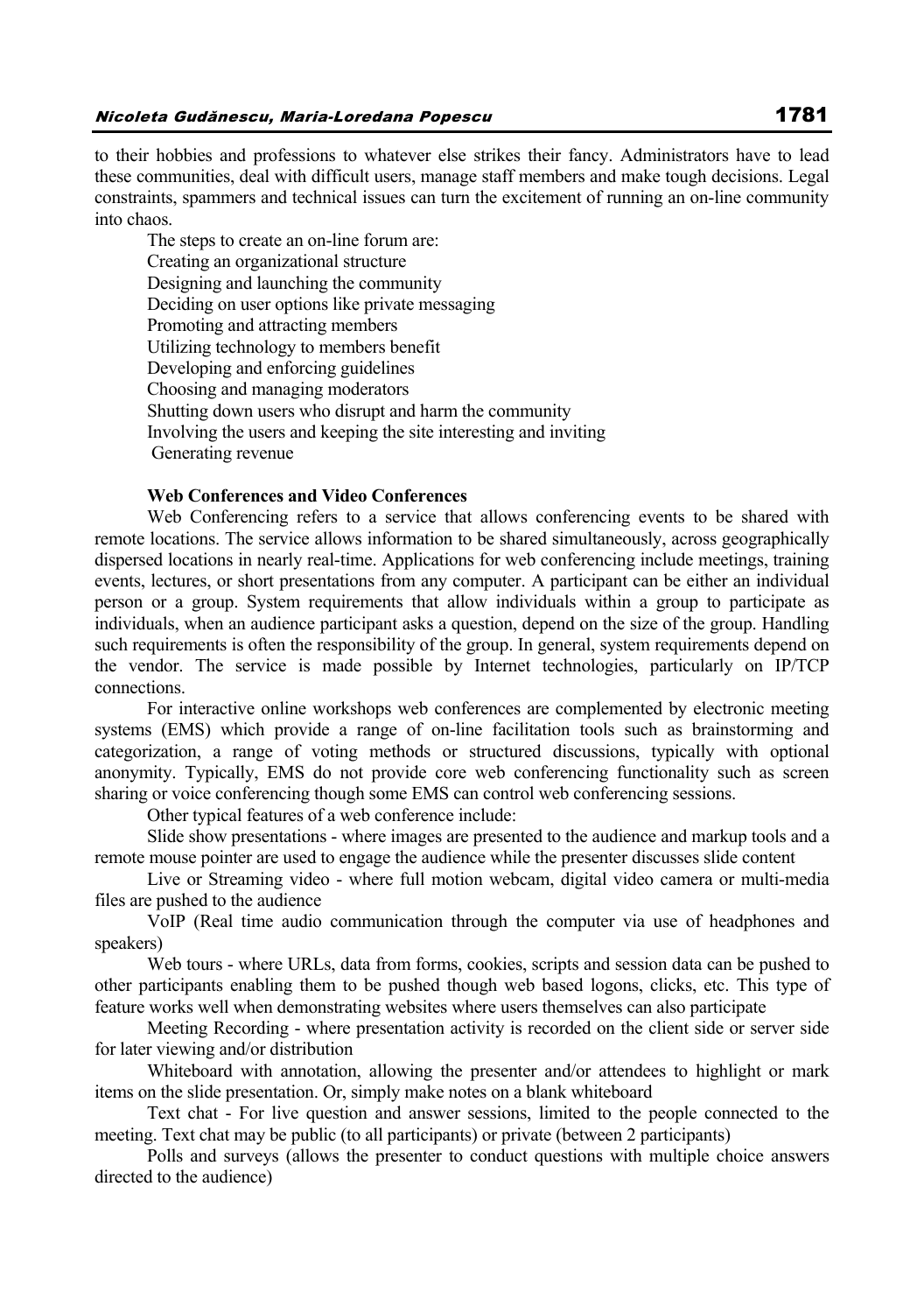Screen sharing/desktop sharing/application sharing (where participants can view anything the presenter currently has shown on their screen. Some screen sharing applications allow for remote desktop control, allowing participants to manipulate the presenters screen, although this is not widely used.)

## **Videoconference (video conferencing)**

A videoconference is a live connection between people in separate locations for the purpose of communication, usually involving audio and often text as well as video. At its simplest, videoconferencing provides transmission of static images and text between two locations. At its most sophisticated, it provides transmission of full-motion video images and high-quality audio between multiple locations. Videoconferencing software is quickly becoming standard computer equipment. Digital Camera afford the user easy - and cheap - live connections to distant friends and family. Although the audio and video quality of such a minimal setup is not high, the combined benefits of a video link and long-distance savings may be quite persuasive.

The tangible benefits for businesses using videoconferencing include lower travel costs and profits gained from offering videoconferencing as an aspect of customer service. The intangible benefits include the facilitation of group work among geographically distant teammates and a stronger sense of community among business contacts, both within and between companies. In terms of group work, users can chat, transfer files, share programs, send and receive graphic data, and operate computers from remote locations. On a more personal level, the face-to-face connection adds non-verbal communication to the exchange and allows participants to develop a stronger sense of familiarity with individuals they may never actually meet in the same place.

A videoconference can be thought of as a phone call with pictures - Microsoft refers to that aspect of its NetMeeting package as a "web phone" - and indications suggest that videoconferencing will some day become the primary mode of distance communication.

#### **The latest Electronic Learning Systems**

The innovation regarding the E-learning technologies is on one side the mobile learning and on the other side the collaborative open environments/workplaces.

## **3.1 MLearning**

MLearning (Mobile learning) is the newest discovery in the field and represents the learning using mobile devices or in other definition: 'Any sort of learning that happens when the learner is not a fixed, predetermined location, or learning that happens when the learner takes advantage of the learning opportunities offered by mobile technologies'.

Learner access to m-learning project systems and materials was via a microportal (mPortal), which consists of a series of mini web pages with navigation pointing to:

learning materials

mini web Page Builder tools

a collaborative activities tool (the mediaBoard)

peer-to-peer communication services (messages, chat, discussion and blogs)

the learning management system

simple help guides for the system

links to places on the Web that may be helpful or interesting for our target audience.

The mPortal also manages the 'behind the scenes' integration and security.

The Page Builder tools within the mPortal allow learners to create and edit their own mini web pages for viewing on mobile devices (and also accessible from a desktop computer) in a password-protected environment.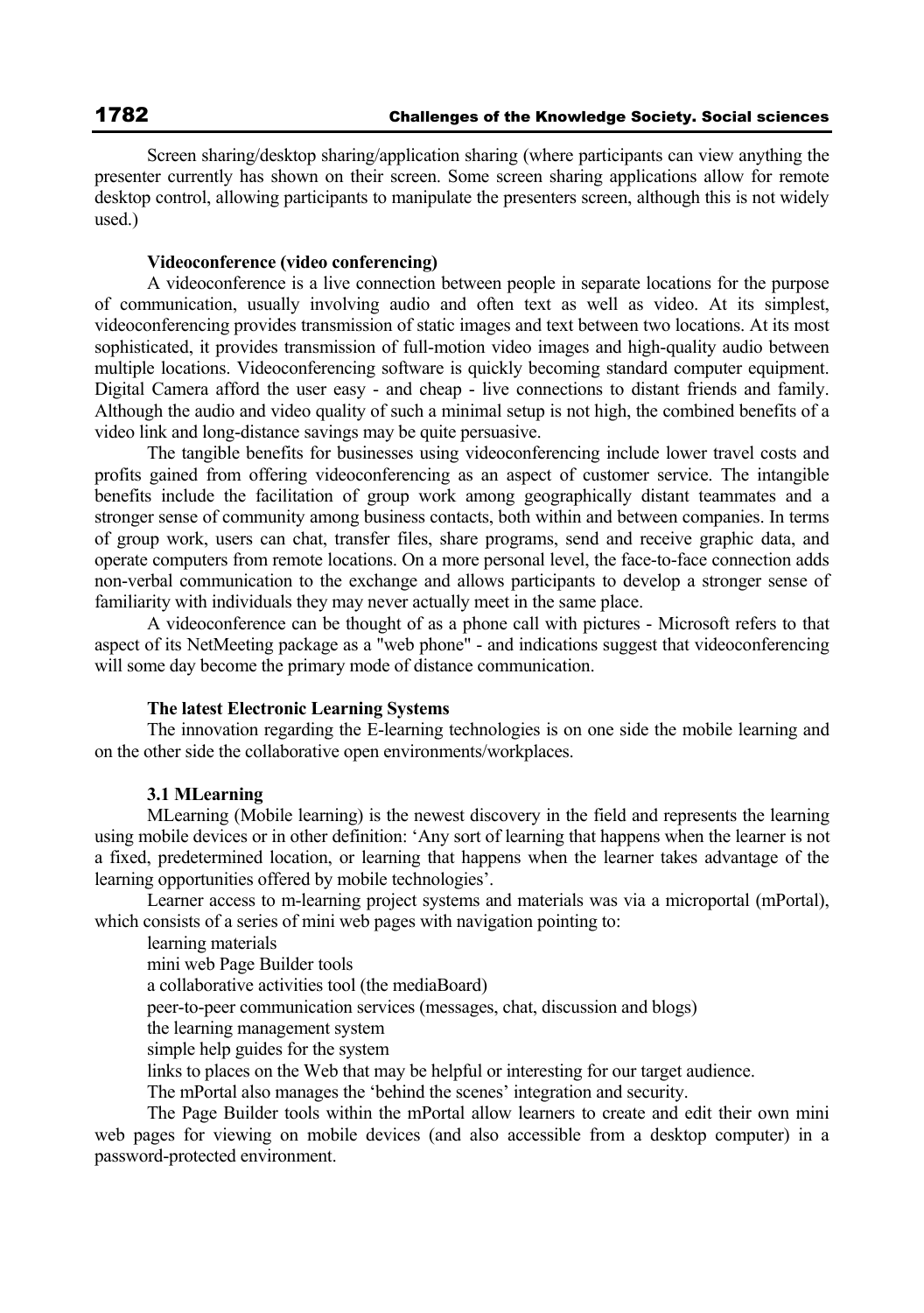The pages learners create can contain a number of different elements including text, pictures, movies, animations, audio, blogs (a short version of the term 'web log', meaning a publicly accessible web-based journal), conversations and links to any web pages chosen by the learner.

#### **3.2 Virtual Collaborative open Environments/Workplaces**

A Collaborative Workspace or shared workspace is an inter-connected environment in which all the participants in dispersed locations can access and interact with each other just as inside a single entity.

The environment may be supported by electronic communications and groupware which enable participants to overcome space and time differentials. These are typically enabled by a shared mental model, common information, and a shared understanding by all of the participants regardless of physical location.

Communication comes in two forms: synchronous and asynchronous. Asynchronous communication includes email and shared file systems where information is exchanged back and forth in a non-interactive, sequential manner. The popularity of synchronous forms has increased over recent years driven by improvements in processing capabilities and the widespread availability of high speed internet. These include video and voice messaging services including shared whiteboard capabilities. Program sharing has also become available to allow remote users to share much more detailed information through CAD packages, spreadsheets, etc. and have access to these in real time.

## **Examples of good practice in implementing E-learning systems in higher education**

The e-learning concept is frequently used in our country in these days. Now in Romania all prestigious companies and universities have e-learning platforms thus contributing to lifelong learning even from long distances from the educational source.

Some examples are: Universities that implemented and use the e-learning system for students distance learning like Academy of Economic Studies from Bucharest, NicolaeTitulescu University, Titu Maiorescu University which uses for the moment a moodle platform but is implementing an European project financed from structural funds which main objective is the creation of a e-learning platform, Valahia University from Targoviste and so on. Being a express request from Education Ministry that each university that organize distance courses to have a e-learning platform, many universities from our country are searching modalities to have a such platform. Because the costs are in some cases bigger than the universities financial possibilities they write and implement European projects in order to finance an e-learning platform.

An example of good practice is the E-learning system implemented by NicolaeTitulescu University.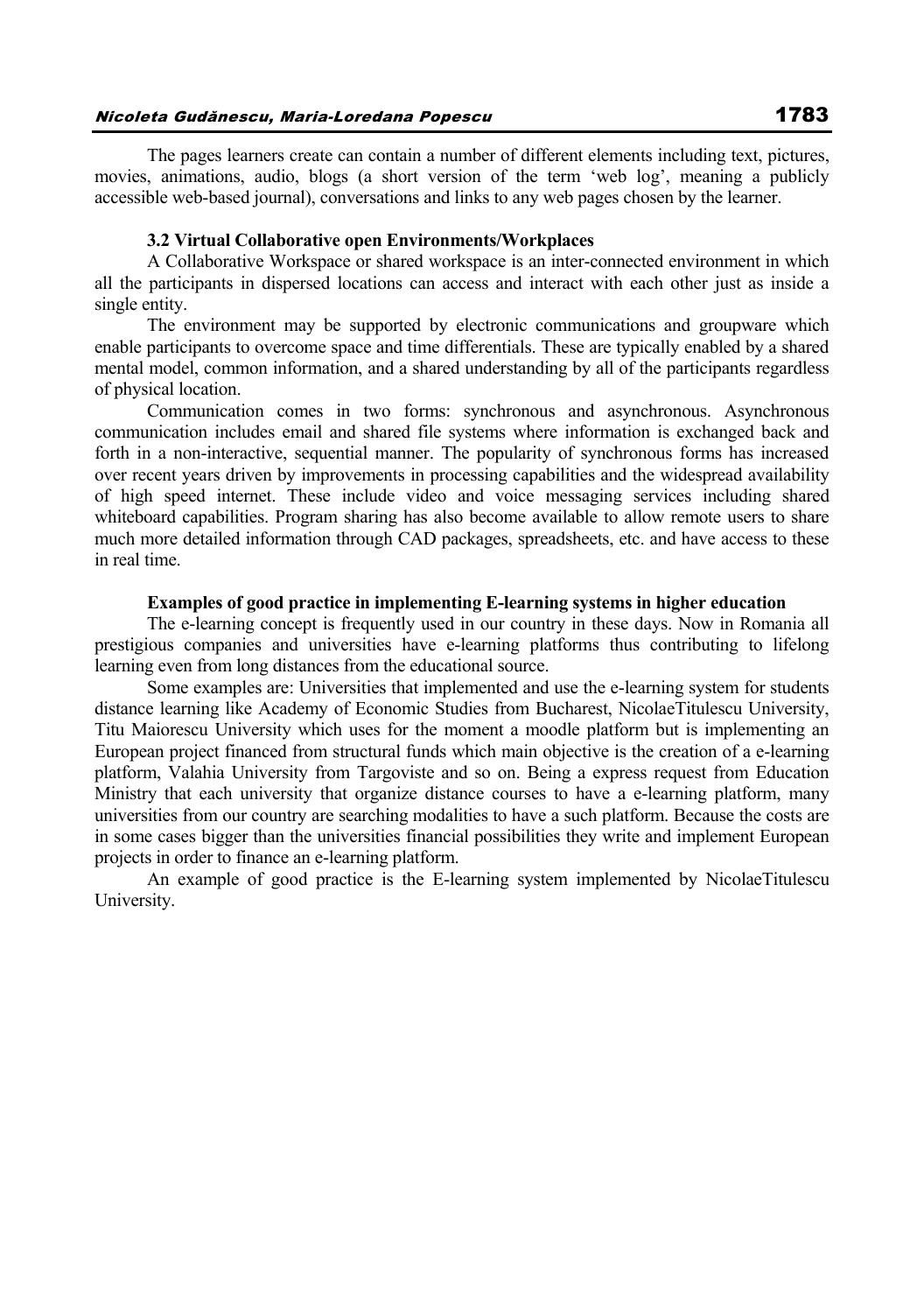

Figure 3.NicolaeTitulescu University site: www.univnt.ro

The students can connect to the electronic distance learning platform using a browser-based application such as Microsoft Internet Explorer, Opera, Firefox etc. at http://elis.univnt.ro/ or university site www.univnt.ro through the button *"Login Student"* (left side of the page www.univnt.ro). The students will enter login information into a web page similar to the following image: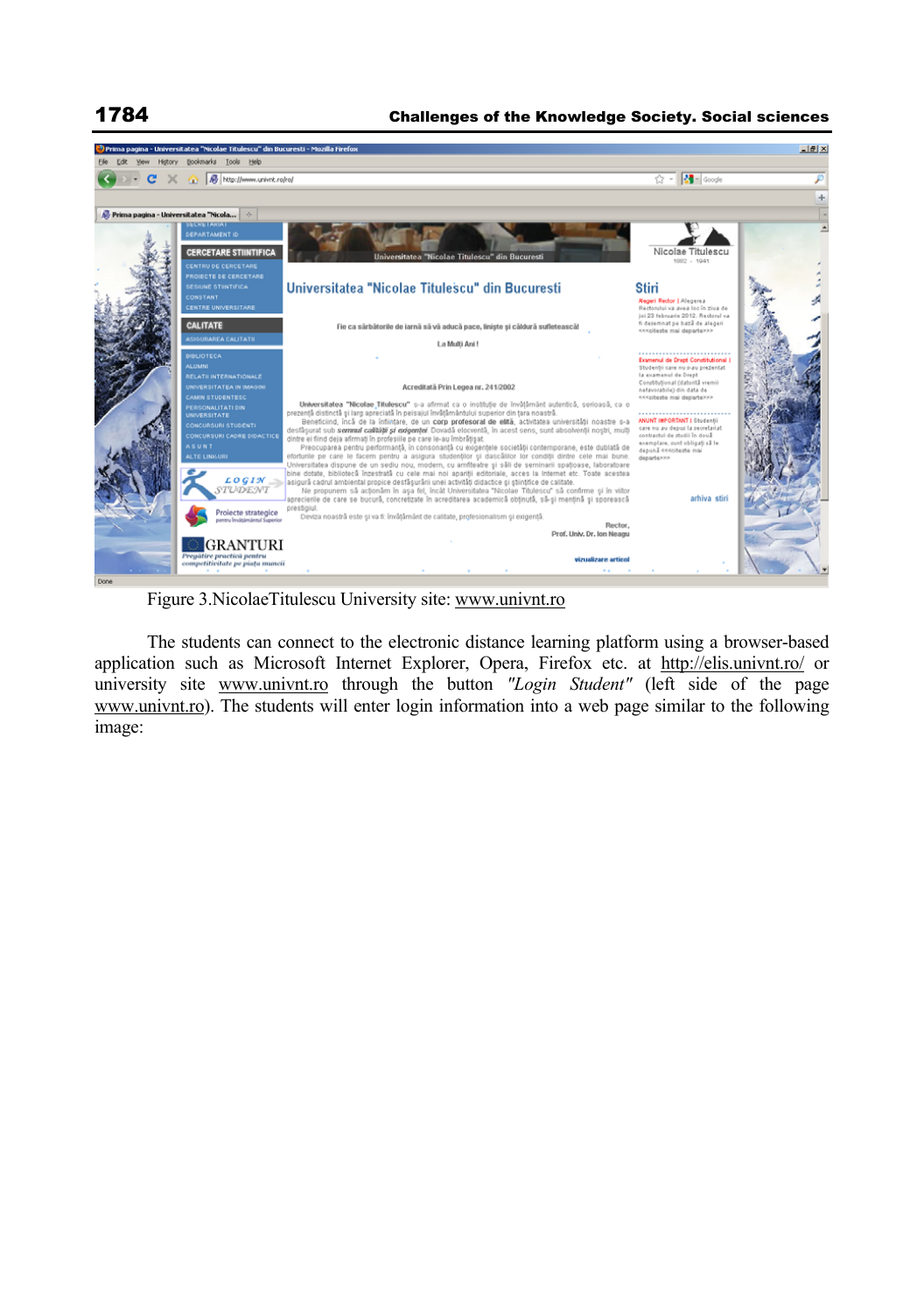Nicoleta Gudănescu, Maria-Loredana Popescu 1785

| eLIS - Student - Windows Internet Explorer                              | $\Box$ o $\times$                                                                                                             |  |  |  |  |
|-------------------------------------------------------------------------|-------------------------------------------------------------------------------------------------------------------------------|--|--|--|--|
| ■ http://elis.univnt.ro/                                                | $\mathbf{v}$ $\mathbf{v}$ $\mathbf{v}$ $\mathbf{v}$ $\mathbf{v}$ $\mathbf{v}$ $\mathbf{v}$ $\mathbf{v}$<br>۹<br>$\vert \cdot$ |  |  |  |  |
| ZA ZONEALARM O Protection Activity V Site Status I Private Browser<br>X |                                                                                                                               |  |  |  |  |
| $\Box$ $\lnot$ Search<br>x                                              | $\mathbf{y}$ of<br>l th                                                                                                       |  |  |  |  |
| Q Yahoo! Search<br>x                                                    | <b>SEARCH</b> $\bullet$<br>$\left[ \left( \mathbf{r}\right) \right]$<br>$\bullet$<br><b>eti</b><br>森                          |  |  |  |  |
| ↑ Favorites   Suggested Sites ▼ ● Web Slice Gallery ▼                   |                                                                                                                               |  |  |  |  |
| eLIS - Student                                                          | $\rightarrow$<br><b>个 同 - 国 — - Page - Safety - Tools - ② -</b>                                                               |  |  |  |  |
| <b>NICO</b>                                                             | Ör                                                                                                                            |  |  |  |  |
|                                                                         |                                                                                                                               |  |  |  |  |
| <b>AUTENTIFICARE</b>                                                    | <b>AUTENTIFICARE</b>                                                                                                          |  |  |  |  |
| <b>STUDENT</b>                                                          |                                                                                                                               |  |  |  |  |
|                                                                         | <b>UTILIZATOR</b>                                                                                                             |  |  |  |  |
|                                                                         | <b>PAROLA</b>                                                                                                                 |  |  |  |  |
|                                                                         |                                                                                                                               |  |  |  |  |
|                                                                         | <b>Autentificare</b>                                                                                                          |  |  |  |  |
|                                                                         | ATENTIE la literele mari si mici!<br>Nu am cont! Cum aflu datele contului meu!                                                |  |  |  |  |
|                                                                         | Aici gasiti manualul modulului Student!                                                                                       |  |  |  |  |
|                                                                         |                                                                                                                               |  |  |  |  |
| $\blacksquare$                                                          | $L = L$                                                                                                                       |  |  |  |  |
|                                                                         | $\frac{1}{2}$ - $\frac{1}{2}$ 100%<br><b>D</b> Internet                                                                       |  |  |  |  |

Figure 4.E-Lis Platform, Nicolae Titulescu University

Once connected to the electronic platform, students can access the following types of information:

- downloading of courses, course materials

- assessment of knowledge through online tests
- access syllabus and curricula
- the school situation
- the financial situation

- announcements at different levels (University, faculty, academic year), to provide bidirectional communication

- to address tutors, they can view their email addresses on the www.univnt.ro

- bibliography.

The advantages of electronic eLis platform are:

- the Platform enables access to the electronic course materials, assessment tests

- electronic platform provides bidirectional communication through the posts

- with electronic platform you can send messages and post announcements to the entire University, to a group or to a particular academic year. Teachers also are assigned an username and a password. They can access the electronic platform, too. Also, each teacher is assigned to a University e-mail box so this way it can ensure communication with students.

Another example of good practice is the E-learning system implemented by Ecologic University from Bucharest :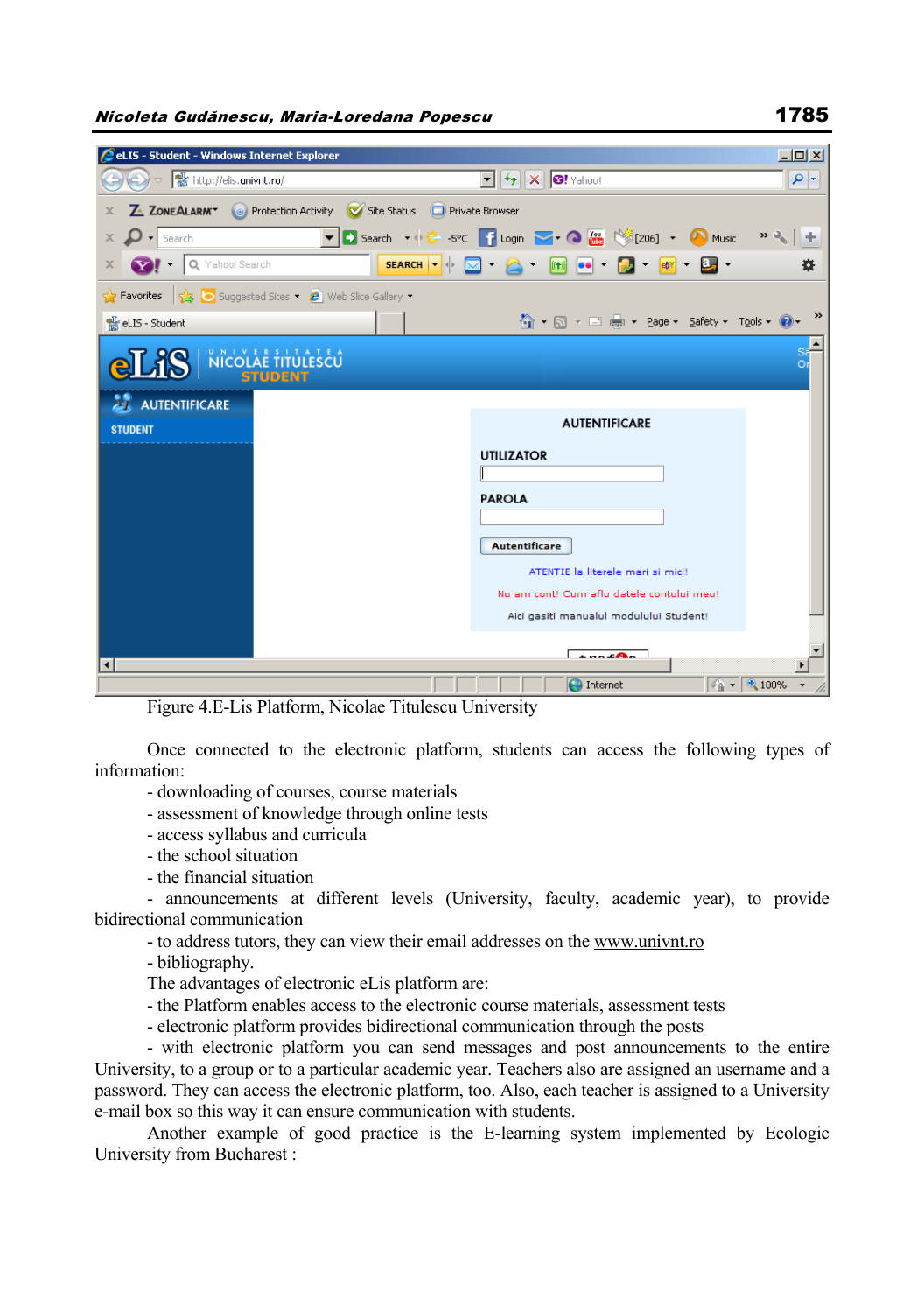# 1786 Challenges of the Knowledge Society. Social sciences



Figure 5.Start Web Page U.E.B.(Ecological University of Bucharest http://www.kopernic.ueb.ro/GUI/Desktop.aspx)

The teacher will be able to see the system access history by his students (number and login, download documents, etc.) and can choose whether it will help in establishing activating the final grade. During the course, the students have associated a teacher who will be able to view a report history for each student to access the system and can then take into account the historical mark the award. Activity Report will include student name, date and time of action (connecting to the system, disconnect, download documents, etc.).

Students can download their documents uploaded by teachers for school materials from the plan. After connecting a student in the system, among other things, will see the list of courses that is registered. When you choose a course will open a page with all the details of that course: title, description, teacher, etc. and also loaded the professor for that course.

Students can download/upload electronic files in default locations (essays, themes, etc). For each course, students can download materials and their various topics, as described in the previous paragraph. Also students will be able to upload the server various themes or essays. Once they are loaded, the teacher will receive a message informing the student that made a theme and will have a link to access that topic.

Students can ask questions to teachers in private or public system.

A student will be able to view posts related to his account and his notes for each subject.

Both students and teachers will have their mail box, where they can view past messages and they will be able to send other messages in the system. The system will also have a chat, where you can discuss general topics in real-time.

The teachers can define a set of test questions and they can choose by checking questions, those that are public, meaning that students can access as a sort of quiz to prepare for the exam.

At the date set by teachers, students will be able to pass the tests for materials studied, displaying to the final result.

#### **Conclusions**

Considering the scope and the results of this work we can conclude that the E-learning is the best way to achieve education these days, when the resources are limited by the global economic decline, because is more cheaper for the people, especially students and for the educational institutions where a small number of teachers are involved and one time buying the new technology.

Technology is making it possible for teachers to reach more to the students, allowing students the time they need to learn, accumulate, succeed, and providing our future workforce with competent, knowledgeable employees.

E-learning Innovations brings professional success and a lot of benefits.